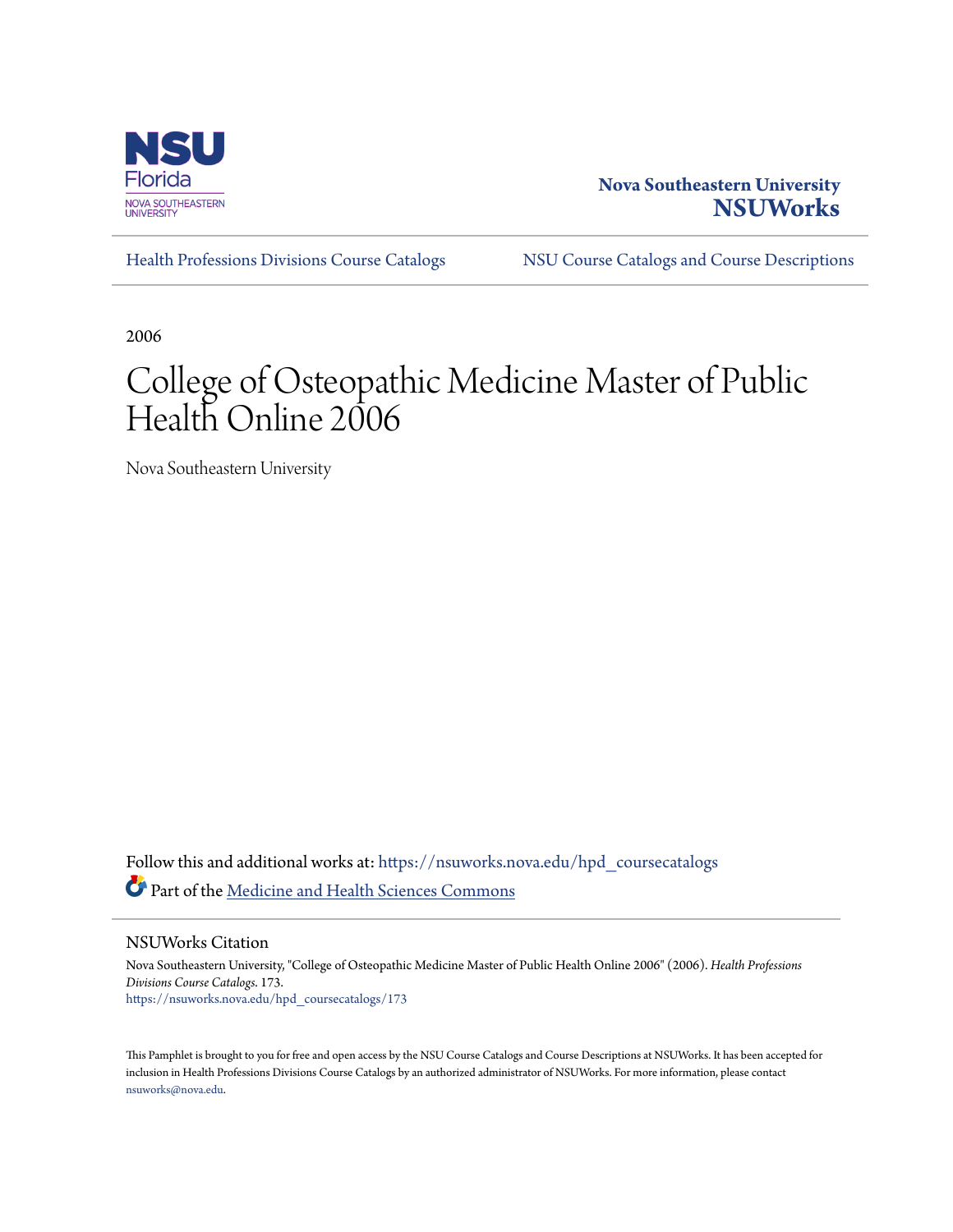# master of public health

#### **ONLINE OPTION**

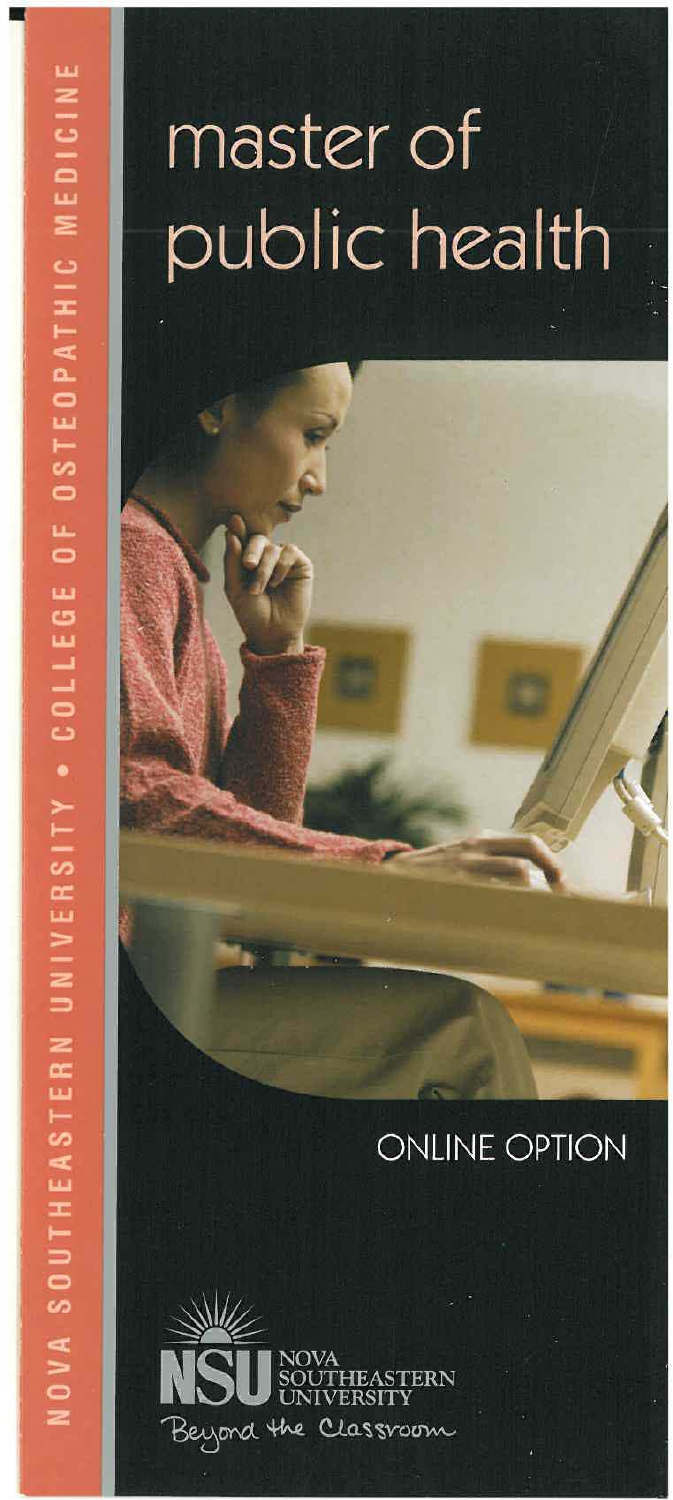## **master of public health**

#### **ONLINE OPTION**

The demand for public health professionals is . **increasing due to emerging and reemerging diseases, environmental health concerns, health care reform, proliferation of agents and weapons**  of mass destruction, sociopolitical factors affecting the nation's health and health care systems, and the expansion of health issues that are global **in scope.** 

Professionals with the master of public health (M.P.H.) degree can hold positions of responsi**bility in a variety of settings. These include**  health care facilities, county and state health **departments, social service agencies, health**  policy and planning organizations, colleges and **universities,** community~based **health education**  and health agencies, and the corporate world.

Those who hold the M.P.H. degree may actively **participate in the planning, development, implementation, evaluation, and administration**  of health-related programs and services.

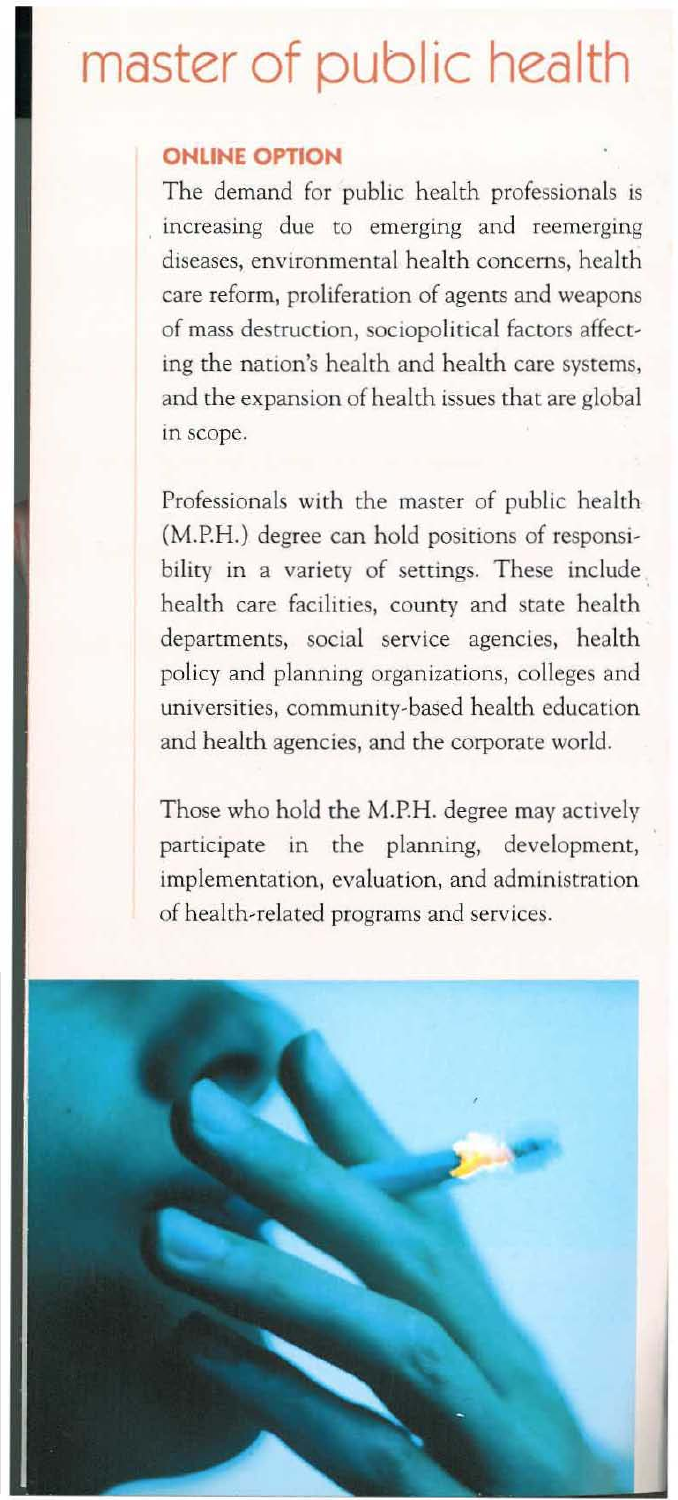

The M.P.H. online option provides a comprehensive, graduate-level program designed to prepare students to define, critically assess, and resolve public health problems. It emphasizes the acquisition of knowledge and skills for promoting health, preventing disease, developing and evaluating programs, enhancing clinical practice, conducting research, and providing community service.

The M.P.H. online option is designed to be completed as a distance-learning format, but requires all students to participate in a weekend orientation and an exit seminar at the conclusion of the program. The program is offered via Nova Southeastern University's state-of-the-art, Web-based, distance-learning technology. Students have the opportunity to complete their coursework online while maintaining their career, family, and community obligations on a full-time and part-time basis.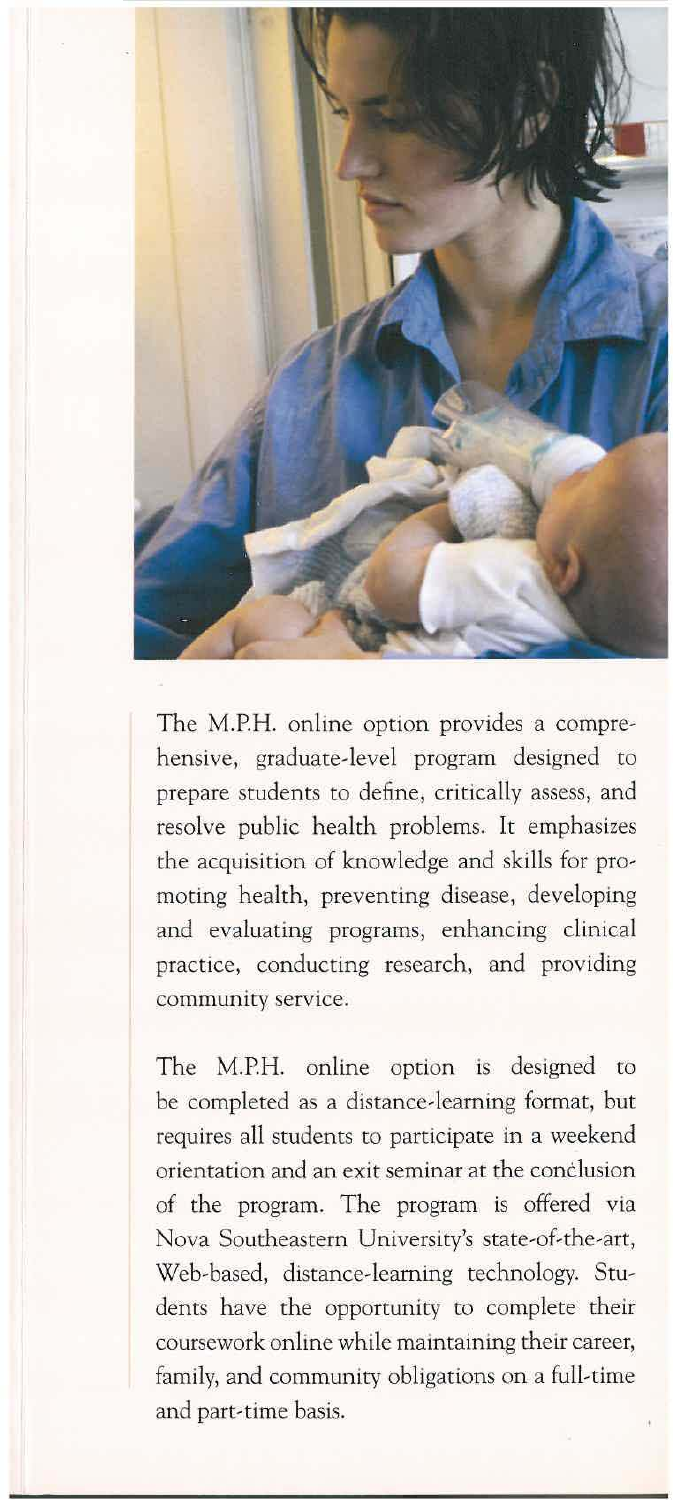# sample full-time schedule\*

#### **FIRST YEAR**

### $fall$

| .                                     |  |
|---------------------------------------|--|
|                                       |  |
| Health Policy, Planning, and          |  |
|                                       |  |
| <b>Social and Behavioral Sciences</b> |  |
| Applied to Health 3 credits           |  |

#### winter

| Environmental and              |  |
|--------------------------------|--|
| Occupational Health. 3 credits |  |
| Legal and Ethical Issues       |  |
|                                |  |

#### summer

|--|--|--|--|--|

#### **SECOND YEAR**

#### fall

| Research Methods |  |  |  |  |  |
|------------------|--|--|--|--|--|
|                  |  |  |  |  |  |
|                  |  |  |  |  |  |

#### winter

| Public Health Field Experience 6 credits |  |  |
|------------------------------------------|--|--|

\*Students enrolled part time have up to five years to complete the program.

Nova Southeastern University admits students of any race, color, sex, age, nondisqualifying disability, religion or creed, or national or ethnic origin to all the rights, privileges programs, and activities generally accorded or made available to students at the school, programs, and attentional either and the account of its educational policies, admissions<br>and does not discriminate in administration of its educational policies, admissions<br>policies, scholarship and loan programs, and athl lor's, master's, educational specialist, and doctoral degrees. 03-316-06SAT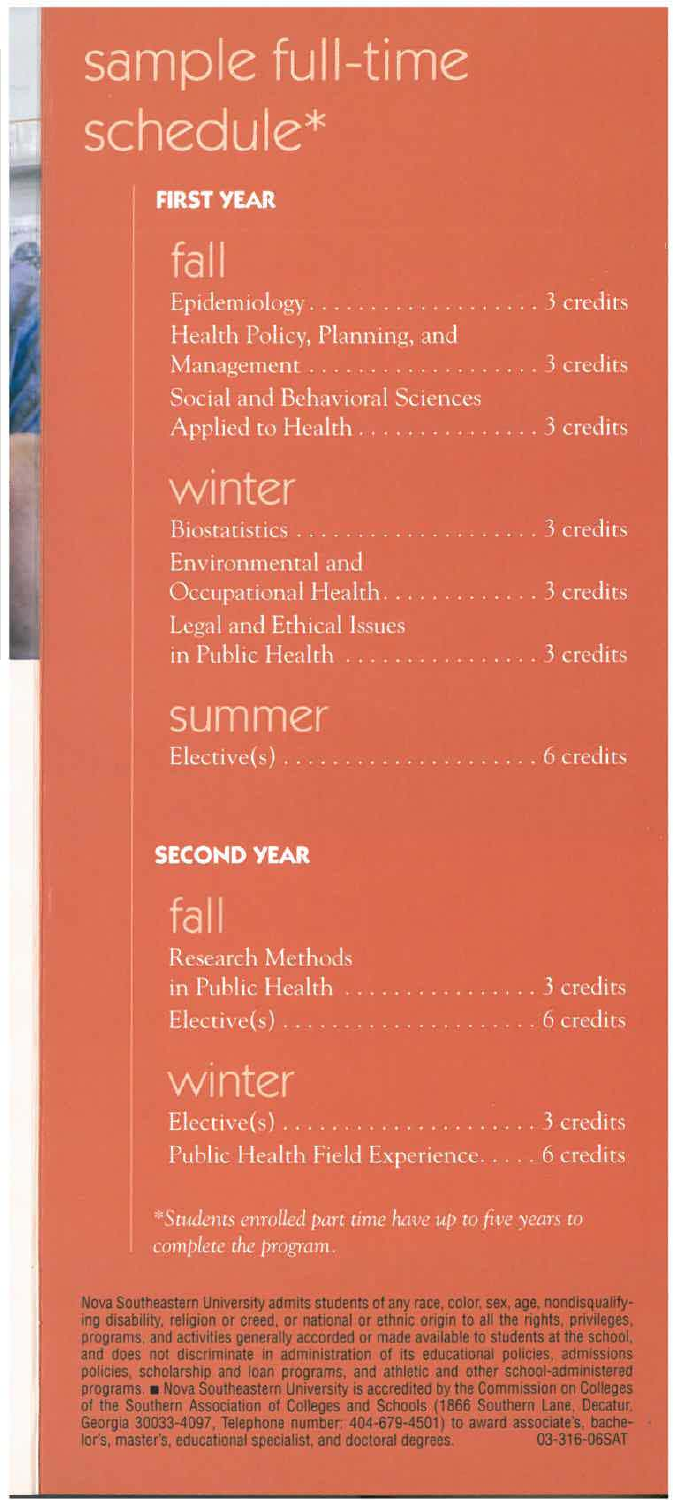### admissions requirements

The M.P.H. Program evaluates the overall quality of its applicants, including academic achievement, personal motivation, knowledge about the public health profession, health care and life experience, and recommendations. Criteria for admission are as follows:

- The applicant must hold a bachelor's, master's, or doctoral degree from an accredited college
- A cumulative grade point average (GPA) of 3.0 and above, on a four-point scale, is preferred.
- · Public health or health care-related experience is preferred.
- Applicants enrolled in another area of study within Nova Southeastern University must be in good academic standing, provide a letter of recommendation from the dean or program director of the other college or program, and meet the M.P.H. admission requirements.

### application procedures overview

To be considered for this program, applicants must supply the following:

- A completed online application at http://www .nova.edu/cwis/com/ph/application.html, along with a \$50, nonrefundable application fee
- · Official transcripts of all coursework attempted by the applicant at all colleges and universities
- · Evidence of having taken the GRE, PCAT, OAT, AHPAT, MCAT, DAT, GMAT, or LSAT if applicant does not hold a health-related graduate or professional degree
- Three letters of evaluation
- · Copies of any professional certificates or other relevant credentials earned by the applicant

Please visit our Web site at

#### http://medicine.nova.edu/ph/

for detailed application procedures.